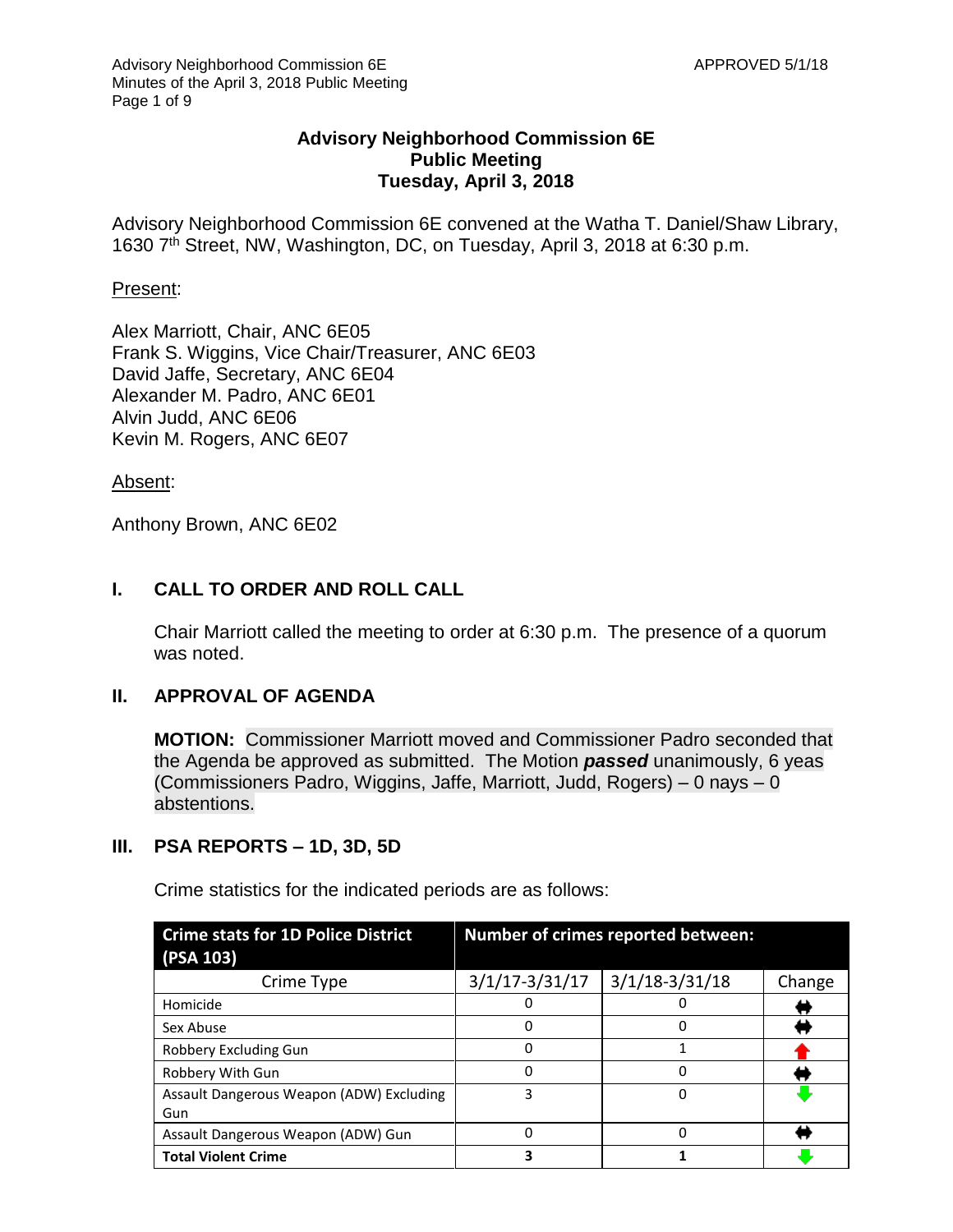| <b>Crime stats for 1D Police District</b><br>(PSA 103) | <b>Number of crimes reported between:</b> |    |  |
|--------------------------------------------------------|-------------------------------------------|----|--|
| Burglary                                               |                                           |    |  |
| <b>Theft</b>                                           | 27                                        | 24 |  |
| Theft F/Auto                                           | 8                                         | q  |  |
| Stolen Auto                                            |                                           |    |  |
| Arson                                                  |                                           |    |  |
| <b>Total Property Crime</b>                            | 38                                        | 34 |  |
| <b>Total Crime</b>                                     | 41                                        | 35 |  |

| <b>Crime stats for 3D Police District</b> | Number of crimes reported between: |                  |        |
|-------------------------------------------|------------------------------------|------------------|--------|
| (PSA 308)                                 |                                    |                  |        |
| Crime Type                                | $3/1/17 - 3/31/17$                 | $3/1/18-3/31/18$ | Change |
| Homicide                                  | 0                                  |                  |        |
| Sex Abuse                                 | 0                                  | 0                |        |
| Robbery Excluding Gun                     | 3                                  |                  |        |
| Robbery With Gun                          | 0                                  | 0                |        |
| Assault Dangerous Weapon (ADW) Excluding  | 1                                  | 2                |        |
| Gun                                       |                                    |                  |        |
| Assault Dangerous Weapon (ADW) Gun        | $\mathbf{1}$                       | 0                |        |
| <b>Total Violent Crime</b>                | 5                                  | 3                |        |
| <b>Burglary</b>                           | 0                                  | 0                |        |
| Theft                                     | 13                                 | 8                |        |
| Theft F/Auto                              | 16                                 | 9                |        |
| Stolen Auto                               | 3                                  |                  |        |
| Arson                                     | 0                                  | 0                |        |
| <b>Total Property Crime</b>               | 32                                 | 18               |        |
| <b>Total Crime</b>                        | 37                                 | 21               |        |

| <b>Crime stats for 5D Police District</b>       | Number of crimes reported between: |                  |        |
|-------------------------------------------------|------------------------------------|------------------|--------|
| (PSA 501)                                       |                                    |                  |        |
| Crime Type                                      | $3/1/17 - 3/31/17$                 | $3/1/18-3/31/18$ | Change |
| Homicide                                        | υ                                  |                  |        |
| Sex Abuse                                       | 0                                  | 0                |        |
| Robbery Excluding Gun                           | 1                                  | 0                |        |
| Robbery With Gun                                | 1                                  | 0                |        |
| Assault Dangerous Weapon (ADW) Excluding<br>Gun | 2                                  | 4                |        |
| Assault Dangerous Weapon (ADW) Gun              | 0                                  | 0                |        |
| <b>Total Violent Crime</b>                      | 4                                  | 4                |        |
| <b>Burglary</b>                                 | 5                                  | 5                |        |
| Theft                                           | 15                                 | 40               |        |
| Theft F/Auto                                    | 20                                 | 23               |        |
| Stolen Auto                                     | 4                                  | 5                |        |
| Arson                                           | 0                                  | 0                |        |
| <b>Total Property Crime</b>                     | 44                                 | 73               |        |
| <b>Total Crime</b>                              | 48                                 | 77               |        |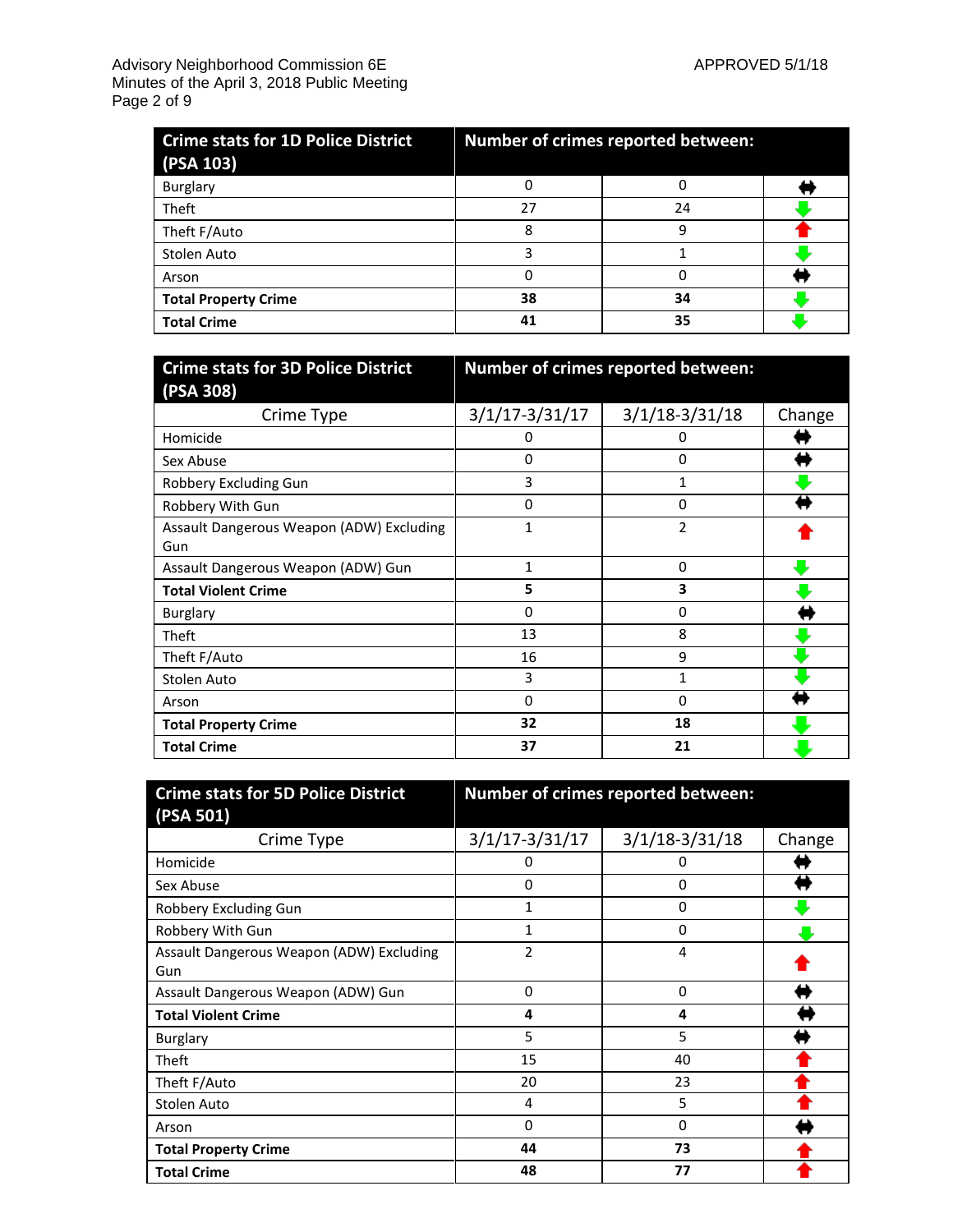**1D (PSA 103) – Lt. Jason Bagshaw** reported that there were no Violent Crime incidents. Thefts from Auto had a slight decline, however, laptops are being stolen from being left in vehicles. The only other issue is thefts and shoplifting from Walmart. A question and answer period followed. Commissioner Jaffe asked about the traffic backups on H Street. A question was raised regarding crime in Sursum Corda. Lt. Bagshaw responded that a special beat covering a two block area has been assigned.

**3D (PSA 308) – Officer Thomas Sloane** stated that 3D has just gotten a brand new bike unit. **Lieutenant Thomas H. Smith, III** reported on crime compared to a year ago. ADW is down 67%; Robberies down 50%; Thefts from Auto down 47%; Other Thefts down 27%; Total Property Crime down 40% and total Violent Crime down 60%. A question and answer period followed. Commissioner Jaffe stated there is a vacant property in his district where there is an individual squatting with a vicious dog. He asked what residents are allowed to do with vacant properties.

On behalf of Commissioner Brown who was absent, Commissioner Padro raised an issue with parking in the alley by the Kipp School. Lt. Smith responded he sent an email to the Kipp School with suggested measures to take. Commissioner Padro then suggested inviting a representative from the Kipp School to a future meeting to discuss their proposed resolution to this problem.

Commissioner Wiggins reported there is a fence down on the ground on the south side of Kennedy Playground at O Street across from Giant.

Commissioner Rogers raised an issue regarding the Bike Share Program where bikes are getting left on sidewalks and not getting returned to docking stations.

**5D (PSA 501) –** An officer reported issues (loud parties, etc.) with homes that are being rented by college students from Howard University. He is addressing this with Howard University. Commissioner Jaffe stated he lives across from Dunbar High School and there are issues with students throwing trash and that officers are sitting in their vehicles rather than getting out and walking/patrolling that area. The officer responded he will reach out to the school resource officer about this.

# **IV. SPECIAL GUEST: SARAH FASHBAUGH, COMMUNITY RESOURCE OFFICER, ALCOHOLIC BEVERAGE REGULATION ADMINISTRATION (ABRA)**

Sarah Fashbaugh, Community Resource Officer for DC's Alcoholic Beverage Regulation Administration (ABRA), stated that community training for the public will be held on Thursday, April 6, 2018 at ABRA headquarters, 2000 14<sup>th</sup> Street, NW,  $4<sup>th</sup>$  Floor, from 6:30 p.m. to 8:30 p.m. Class A liquor licenses are up for renewal with a 45 day comment period where the public may file protest letters. Enforcement Hotline #202-329-6347.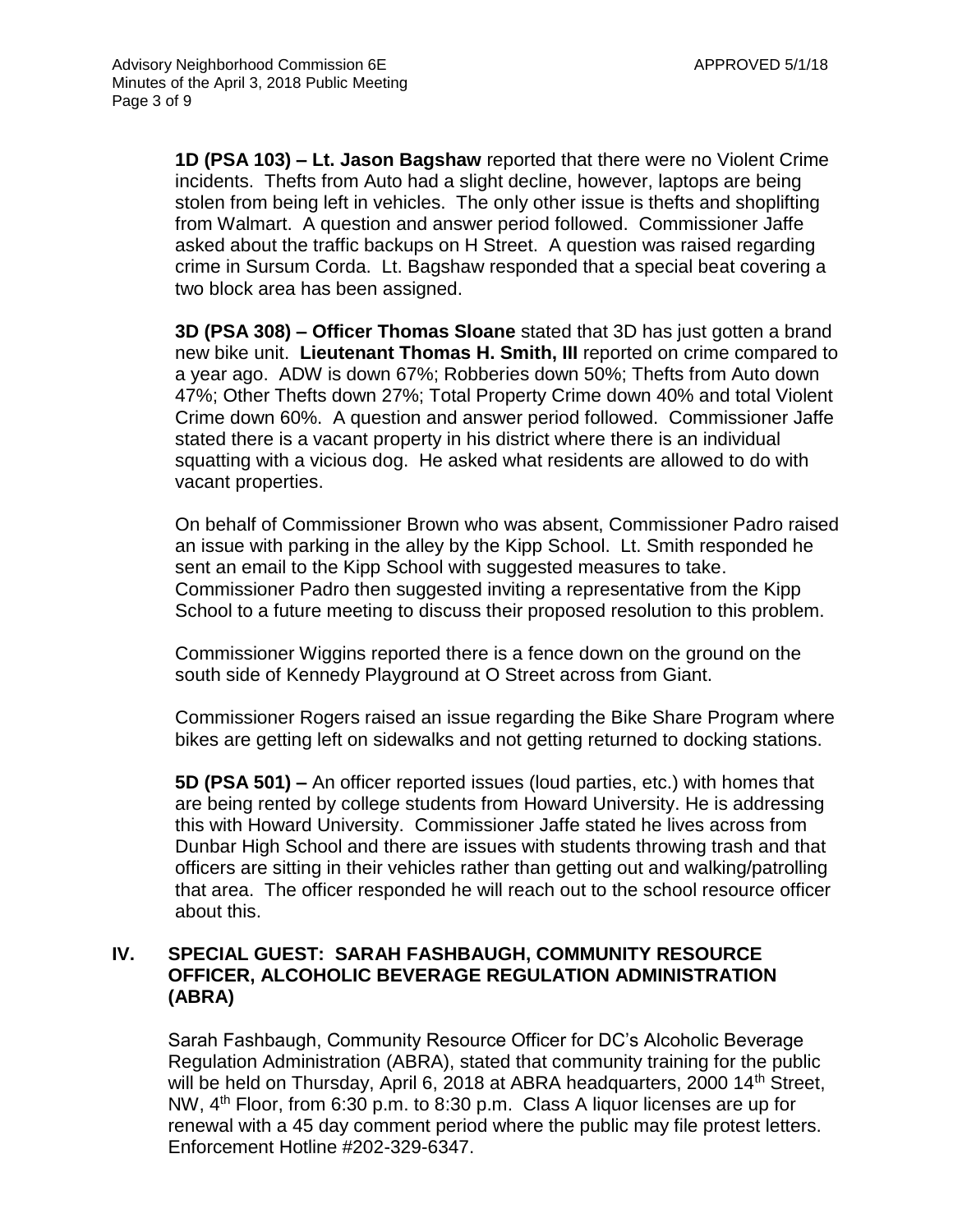# **V. 1700 NEW JERSEY AVENUE, NW (BEAU THAI, LLC): REQUEST FOR SUPPORT FOR A RETAILER'S CLASS "C" RESTAURANT LICENSE [6E02]**

Beau Thai, LLC is requesting ANC 6E support for a Sidewalk Café at an existing establishment as well as a Retailer's Class "C" Restaurant License. The Sidewalk Café will have 52 seats and the proposed hours will be 11:00 a.m. to 11:00 p.m. Sunday through Saturday. It was noted that Commissioner Brown, who was absent, had no complaints about the applicant's requests and was supportive of both.

**MOTION:** Commissioner Padro moved and Commissioner Jaffe seconded that ANC 6E *support* the Public Space Application for the Sidewalk Café as well as the request for support for a Retailer's Class "C" Restaurant License of Beau Thai, LLC, 1700 New Jersey Avenue, NW and that said support be communicated in writing to DC's Alcoholic Beverage Regulation Administration (ABRA) and the Public Space Committee of the District Department of Transportation (DDOT). The Motion *passed* unanimously, 6 yeas (Commissioners Padro, Wiggins, Jaffe, Marriott, Judd, Rogers) – 0 nays – 0 abstentions.

# **VI. ALLEYWAY OF 400 BLOCK OF M STREET, NW: REQUEST FOR SUPPORT FOR OFFICIALLY NAMING THE ALLEYWAY [6E04]**

At the March ANC Public Meeting, Commissioner Jaffe advised that ANC 6E sent a Letter of Support to Councilmember Charles Allen for naming of the alley in the rear of 1131  $5<sup>th</sup>$  Street, NW. The councilmember responded that once a consensus was reached on a specific name, he would be happy to introduce legislation. Commissioner Jaffe stated that a consensus has been reached for "Yale Steam Alley." Thereafter, Commissioner Padro suggested that further investigation should be done first by contacting EHT Traceries, Inc. to determine if the alley may have already been named in the past.

**Update 4/3/18:** Commissioner Jaffe advised that EHT Traceries, Inc. was contacted and provided findings that suggested additional community outreach was necessary before deciding on a name for the alley.

# **VII. 1509 9TH STREET, NW: PUBLIC SPACE PERMIT TO CONVERT PATIO TO ENCLOSED CAFÉ AND CONCEPT APPROVAL FOR NEW ADDITION TO BUILD ENCLOSED CAFÉ (CHAPLIN'S) [6E01]**

A representative of Chaplin's stated that they have been working with HPRB for about six months in regard to their request for a Public Space Permit for an enclosed cafe (specifically, HPRB is asking that the enclosure be moved up to the front). Chaplin's intent is to have an enclosure and an existing patio that respects the existing sidewalk and greenspace and then only enclose the space when there is inclement weather. The enclosure is made out of glass, except for the steel railing, and HPRB has approved same. Chaplin's is requesting ANC 6E support for: (1) their Public Space Application and (2) Concept Design for HPRB.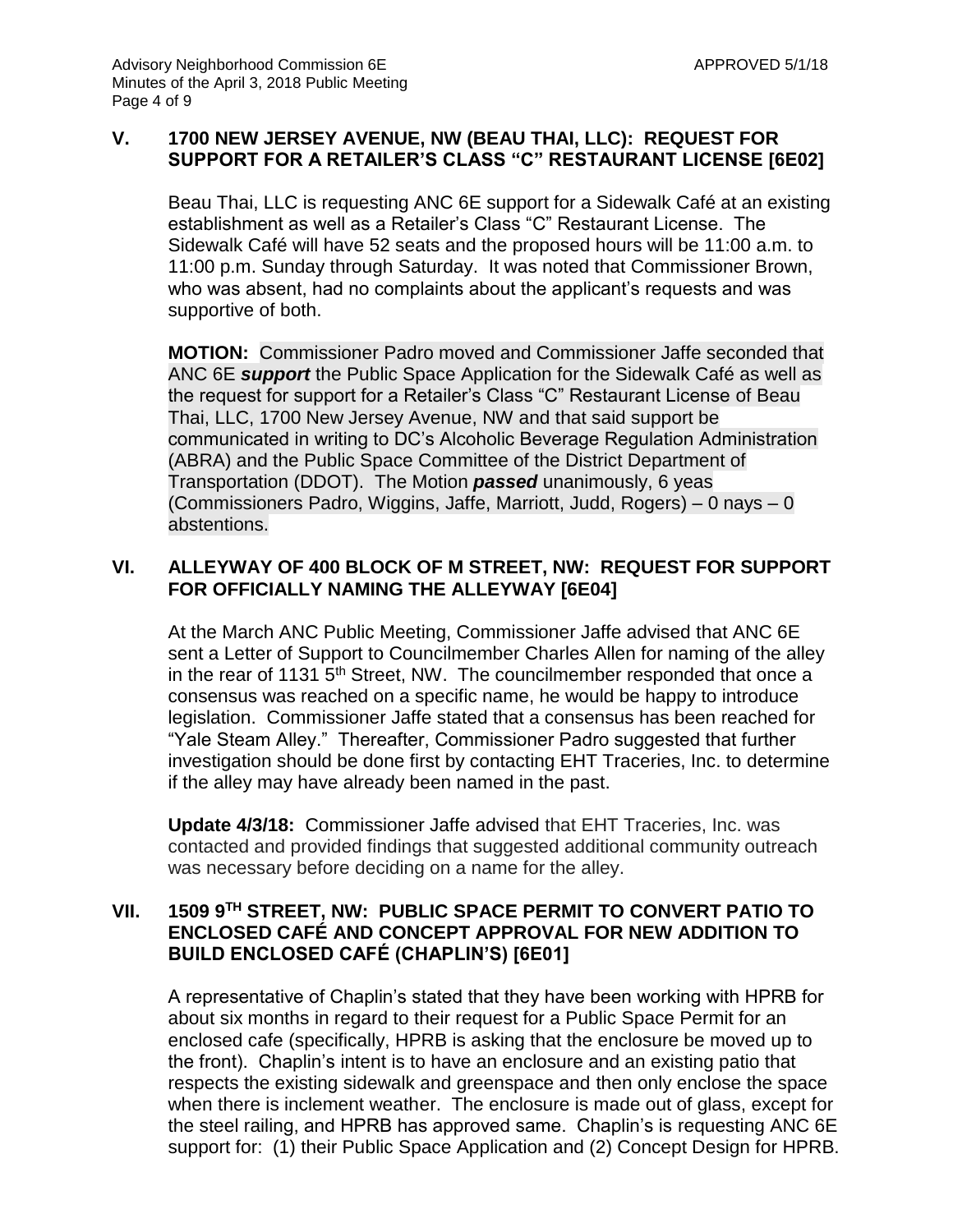**MOTION:** Commissioner Padro moved and Commissioner Marriott seconded that ANC 6E *support* the Public Space Application and the HPRB Concept Design Application of Chaplin's, 1509 9<sup>th</sup> Street, NW for the addition/covered seating, with the provision that all the painted elements be painted black, and that said support be communicated in writing to the District Department of Transportation (DDOT) and the Historic Preservation Review Board (HPRB). The Motion *passed* unanimously, 6 yeas (Commissioners Padro, Wiggins, Jaffe, Marriott, Judd, Rogers) – 0 nays – 0 abstentions.

# **VIII. 1735-1737 10TH STREET, NW: HPO CONCEPT APPROVAL (HPA #18-303) FOR NEW CONSTRUCTION RESIDENCE [6E01]**

Commissioner Padro stated that the District has finally chosen a developer for this site. Charles Warren of Teass/Warren Architects stated this property is zoned RF-1. A Concept Application has been filed and the HPRB hearing is scheduled in April. Two identical row houses are planned on two existing vacant lots, there will be affordable workforce housing in the lower units (120% of AMI) and the upper units will be two bedrooms. They are proposing a 35' tall building. They have received positive feedback from the community. They are here this evening only for the Concept Approval. There are, however, two Zoning issues that have come up which are non-conformity issues that will be addressed next month.

Commissioner Padro stated the ANC 6E Zoning Committee met and heard the applicant's presentation and enthusiastically supported most of the zoning relief, but has significant concerns with the amount of glazing on the 10<sup>th</sup> Street façade and the color palette of materials. The committee did not have a recommendation to the full ANC related to the HPO Concept Approval. The Zoning Committee's recommendation was unanimous to move forward and support the zoning relief that is needed.

**MOTION:** Commissioner Padro moved and Commissioner Marriott seconded that ANC 6E *support* the overall massing and concept design for new construction at 1735-1737 10<sup>th</sup> Street, NW, but is asking the developer to work with HPRB staff to address concerns related to the amount of fenestration on the 10<sup>th</sup> Street facade and materials and color palettes for both the 10<sup>th</sup> Street and alley facades of the building, and that said support be communicated in writing to the HPRB. The Motion *passed* unanimously, 6 yeas (Commissioners Padro, Wiggins, Jaffe, Marriott, Judd, Rogers) – 0 nays – 0 abstentions.

A resident adjacent to the property expressed concern about fire safety and asked that the DC Fire Department give an opinion on the matter (no access to back of property).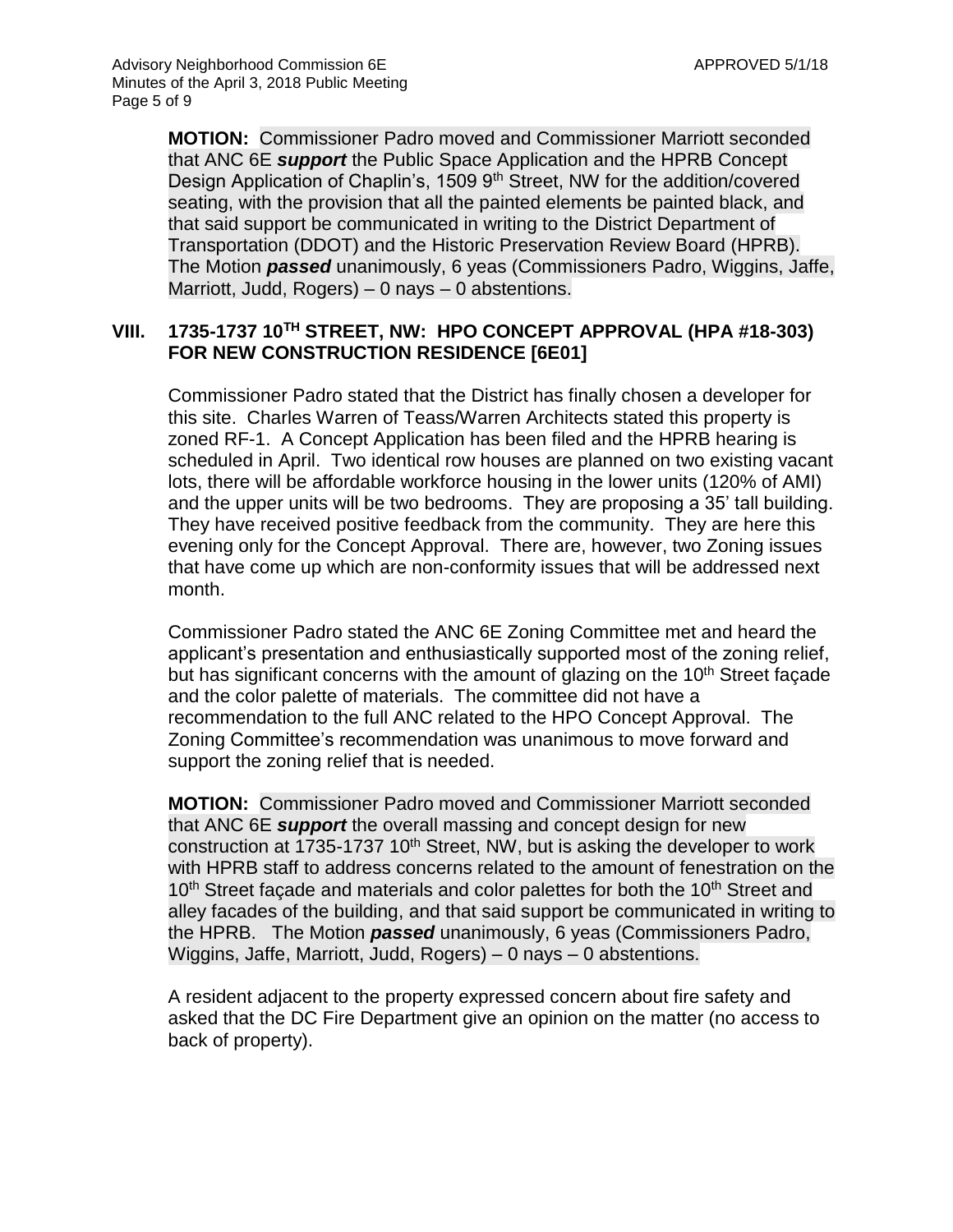# **IX. 923-927 5TH STREET, NW: REQUEST FOR SUPPORT FOR AREA VARIANCES AND SPECIAL EXEMPTIONS (BZA CASE #19722), AND APPLICATION BEFORE THE HISTORIC PRESERVATION REVIEW BOARD (HPA 18-212) (KLINE OPERATIONS) [6E05]**

Alyssa Bigley of Cozen O'Connor appeared before the Commission last month and provided an update regarding their application. They have added one area of zoning relief (request for relief from the loading access requirement). They appeared before ANC 6E's Zoning Committee last week and they expressed their approval of this.

The applicant appeared before the HPRB last month and the HPRB Board approved the massing and general concept of the project and asked the applicant to continue working with HPRB staff on the base of the building, the profile and material of the columns, among other things, refining how the new building meets the historic element and amending the materials, particularly for the penthouse, and return to the Board for a final review.

Commissioner Marriott stated there have been a couple of objections from abutting property owners, so at this time he has recommended to the Commission that it not take any official action until the BZA hearing tomorrow.

**MOTION:** Commissioner Marriott moved and Commissioner Judd seconded that ANC 6E *support* the application before HPRB of 923-927 5th Street, NW and that said support be communicated in writing to the Historic Preservation Review Board (HPRB). The Motion *passed* unanimously, 6 yeas (Commissioners Padro, Wiggins, Jaffe, Marriott, Judd, and Rogers) – 0 nays – 0 abstentions.

#### **X. 5 TH AND EYE STREETS, NW (SLS HOTEL): REQUEST FOR SUPPORT FOR A CURB CUT ON EYE STREET FROM DDOT [6E05]**

R. Donahue Peebles, Chair and CEO, Peebles Corporation stated that the project is moving forward. They are looking forward to breaking ground in June or July of this year. In anticipation of this, he is here to discuss their Public Space Application for a curb cut on Eye Street, NW. They will be improving the sidewalk and pavers. This is a 12 story hotel and there will be 100 spaces of underground parking. They are coordinating with property owners about construction. Commissioner Padro stated the Zoning Committee met and reviewed their application. The Committee requested specs for bike racks and planters, and specified that materials purchased are slip resistant as much as possible. Support for the application was unanimous.

**MOTION:** Commissioner Marriott moved and Commissioner Padro seconded that ANC 6E *support* the Public Space Application for a curb cut on Eye Street from 5<sup>th</sup> and Eye Streets, NW and that said support be communicated in writing to the Public Space Committee of the District Department of Transportation (DDOT). The Motion *passed* unanimously, 6 yeas (Commissioners Padro, Wiggins, Jaffe, Marriott, Judd, and Rogers) – 0 nays – 0 abstentions.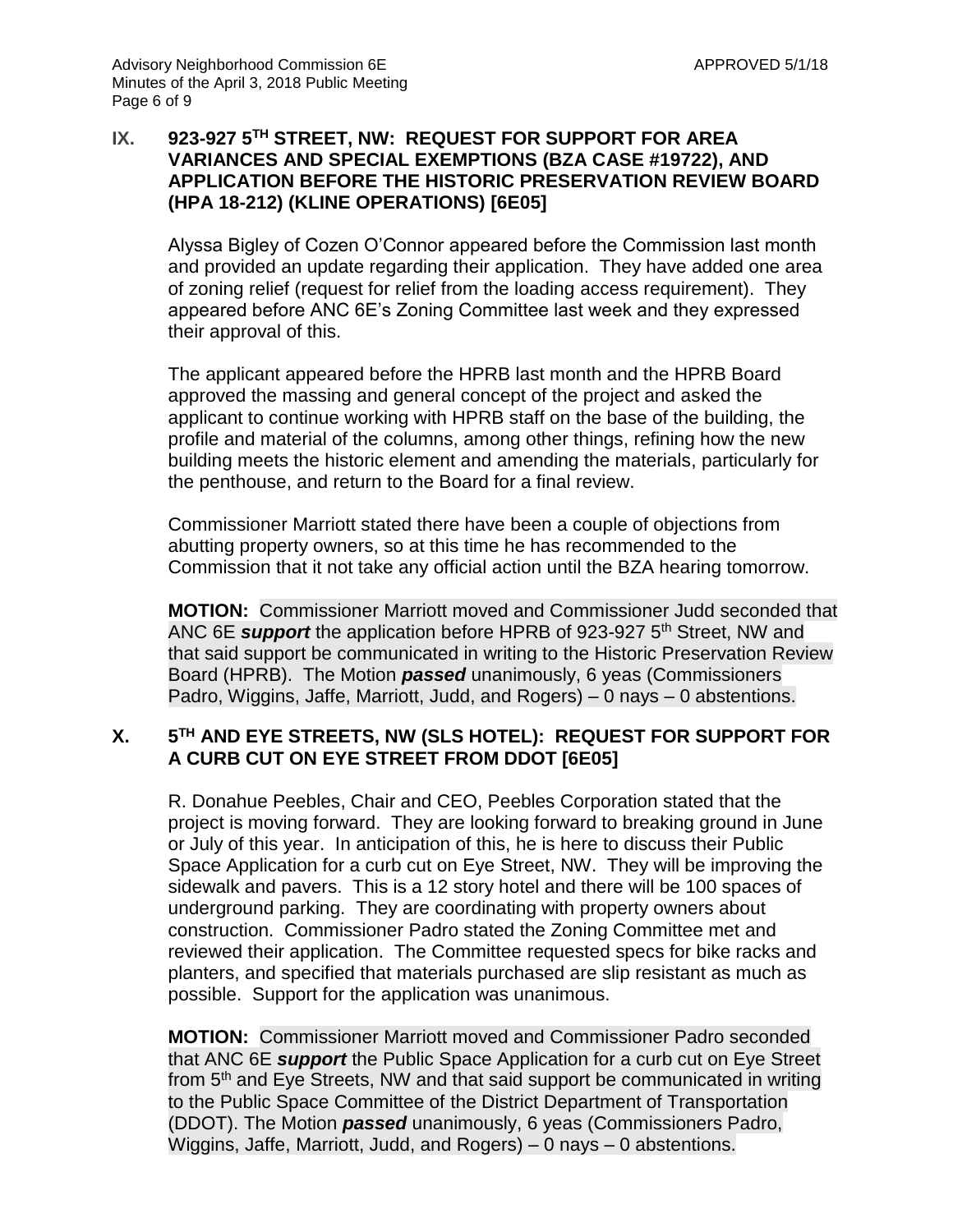#### **XI. SPECIAL GUEST: MS. LISA HUNTER, CANDIDATE FOR WARD 6 COUNCILMEMBER**

Ms. Hunter opened her remarks by stating that the DC Primary Election is on June 19, 2018. She has lived in the District for ten (10) years, is an advocate for social justice, and served in the Peace Corps in Guyana where she taught literacy. Following this, she joined Obama's campaign, moved to Washington, fell in love with the city, and worked on Obamacare. Her issues are housing as well as addressing social services to help homeless residents, especially women and families. Her hope is to push leaders to bring compassion to the issues. She pledged transparency and expressed her appreciation to the Commissioners for the opportunity to speak. A question and answer period followed where subjects raised were Museum Square and the Tenant Opportunity to Purchase Act (TOPA), and the Neighborhood Engagement Achieves Results (NEAR) Act. Ms. Hunter asked questions of the commissioners regarding the District's Comprehensive Plan, the ANC's position on crime and security, and the ANC's hot issues.

# **XII. SPECIAL GUEST: EVENTS DC**

Theresa DuBois, Community and Outreach Engagement Manager, stated that Events DC is the operator of the Walter E. Washington Convention Center and historic Carnegie Library at Mount Vernon Square. She advised there will be an event at the Convention Center on April 11, 2018 at 6:30 p.m. where general updates will be provided on their events and activities, the status of their retail spaces, and where plans will be shared for streetscapes and exterior improvements to the Convention Center.

# **XIII. GRACE COVENANT CHURCH: REQUEST FOR SUPPORT FOR ANNUAL ACTIVITY AT KENNEDY RECREATION CENTER PLAYGROUND ON JULY 14, 2018 [6E01]**

Commissioner Padro reported that Grace Covenant Church appeared before the Zoning Committee in regard to an event they are planning at the Kennedy Recreation Center Playground on July 14, 2018. Set-up will be at 9:00 a.m., activities will be from 1:00 p.m. to 5:00 p.m., and cleanup will be from 5:00 p.m. to 6:00 p.m.

**MOTION:** Commissioner Padro moved and Commissioner Jaffe seconded that ANC 6E *support* the application of Grace Covenant Church to the Department of Parks and Recreation to hold an event on July 14, 2018 at the Kennedy Recreation Center Playground and that said support be communicated in writing to the Department of Parks and Recreation (DPR). The Motion *passed* unanimously, 6 yeas (Commissioners Padro, Wiggins, Jaffe, Marriott, Judd, and  $Rogers$ ) – 0 nays – 0 abstentions.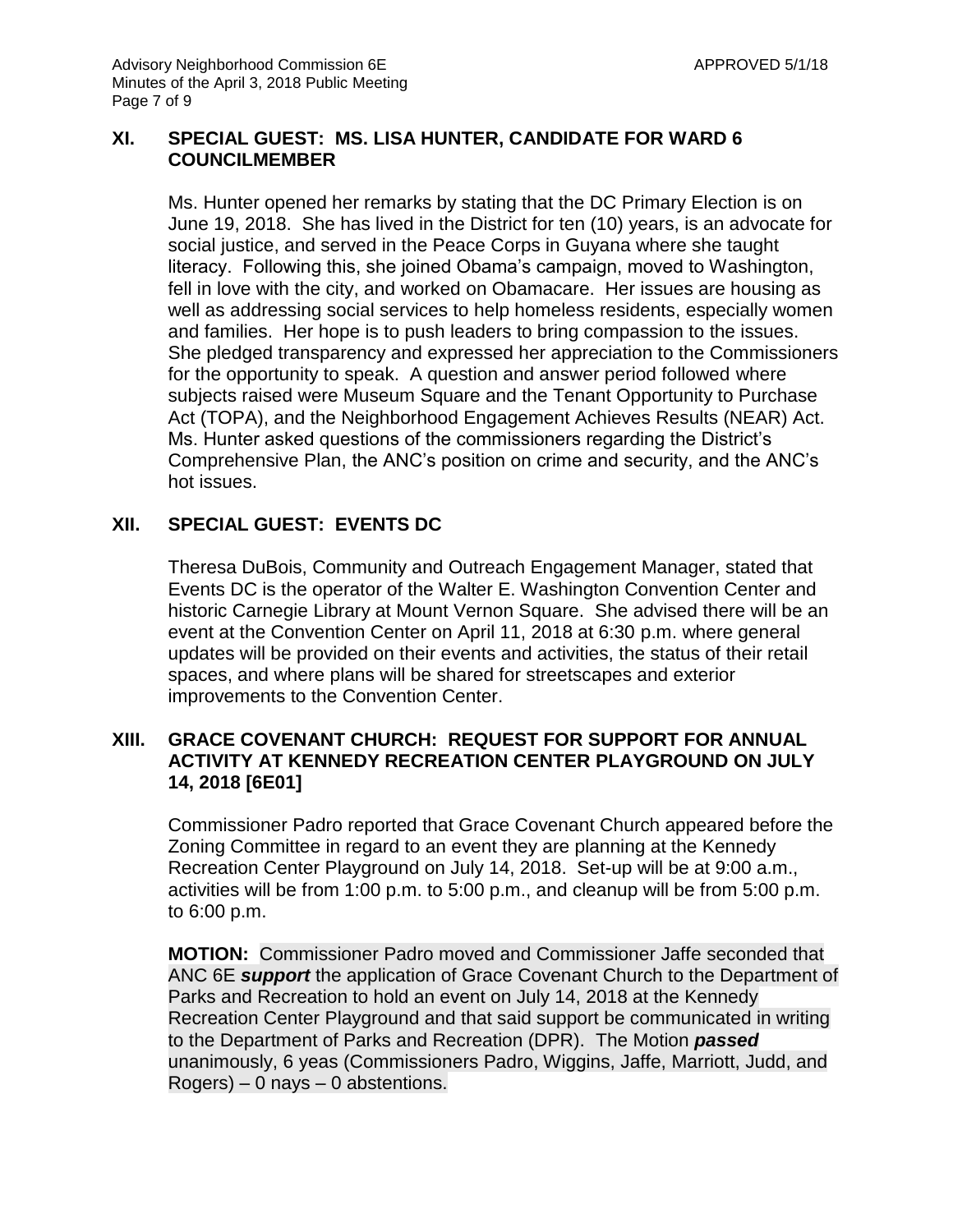# **XIV. OTHER NEW BUSINESS**

#### **MUSEUM SQUARE – 401 K STREET, NW**

Commissioner Marriott stated he attended a tenants' association meeting last month at Museum Square. Residents there are suffering with no heat, no hot water, rat and roach infestation, and non-working elevators. He spoke with David Do, Director of the Mayor's Office on Asian and Pacific Islander Affairs, and he is reaching out to DCRA to look into this. Commissioner Marriott mentioned that he would bring this up to the ANC to consider writing a letter to DCRA.

**MOTION:** Commissioner Marriott moved and Commissioner Padro seconded that ANC 6E write a letter to DCRA to communicate the complaints that the residents of Museum Square have been voicing, and copying Councilmember Charles Allen, members of the DC City Council, and the Mayor of the District of Columbia. The Motion *passed* unanimously, 6 yeas (Commissioners Padro, Wiggins, Jaffe, Marriott, Judd, and Rogers) – 0 nays – 0 abstentions.

## **XV. OLD BUSINESS**

None.

#### **XVI. APPROVAL OF MINUTES OF ANC 6E 3/6/18 PUBLIC MEETING**

**MOTION:** Commissioner Jaffe moved and Commissioner Padro seconded that the Minutes of the **ANC 6E Public Meeting** of **March 6, 2018** be approved. The Motion *passed* unanimously, 6 yeas (Commissioners Padro, Wiggins, Marriott, Rogers, Judd, and Jaffe)  $-0$  nays  $-0$  abstentions.

#### **XVII. APPROVAL OF TREASURER'S REPORT**

Commissioner Wiggins reported that the balance in the checking account is \$55,846.94.

**MOTION:** Commissioner Jaffe moved and Commissioner Padro seconded that the Treasurer's Report be approved. The Motion *passed* unanimously, 6 yeas (Commissioners Padro, Wiggins, Marriott, Rogers, Judd, and Jaffe) – 0 nays – 0 abstentions.

# **XVIII. APPROVAL OF EXPENSES**

**A. MOTION:** Commissioner Marriott moved and Commissioner Jaffe seconded that the invoice submitted by Karen Jehle in the amount of \$250.00 for recording services for the **ANC 6E Public Meeting** of **April 3, 2018** and development of the website be approved for payment. The Motion *passed* unanimously, 6 yeas (Commissioners Padro, Rogers, Judd, Wiggins, Marriott, and Jaffe) – 0 nays – 0 abstentions.